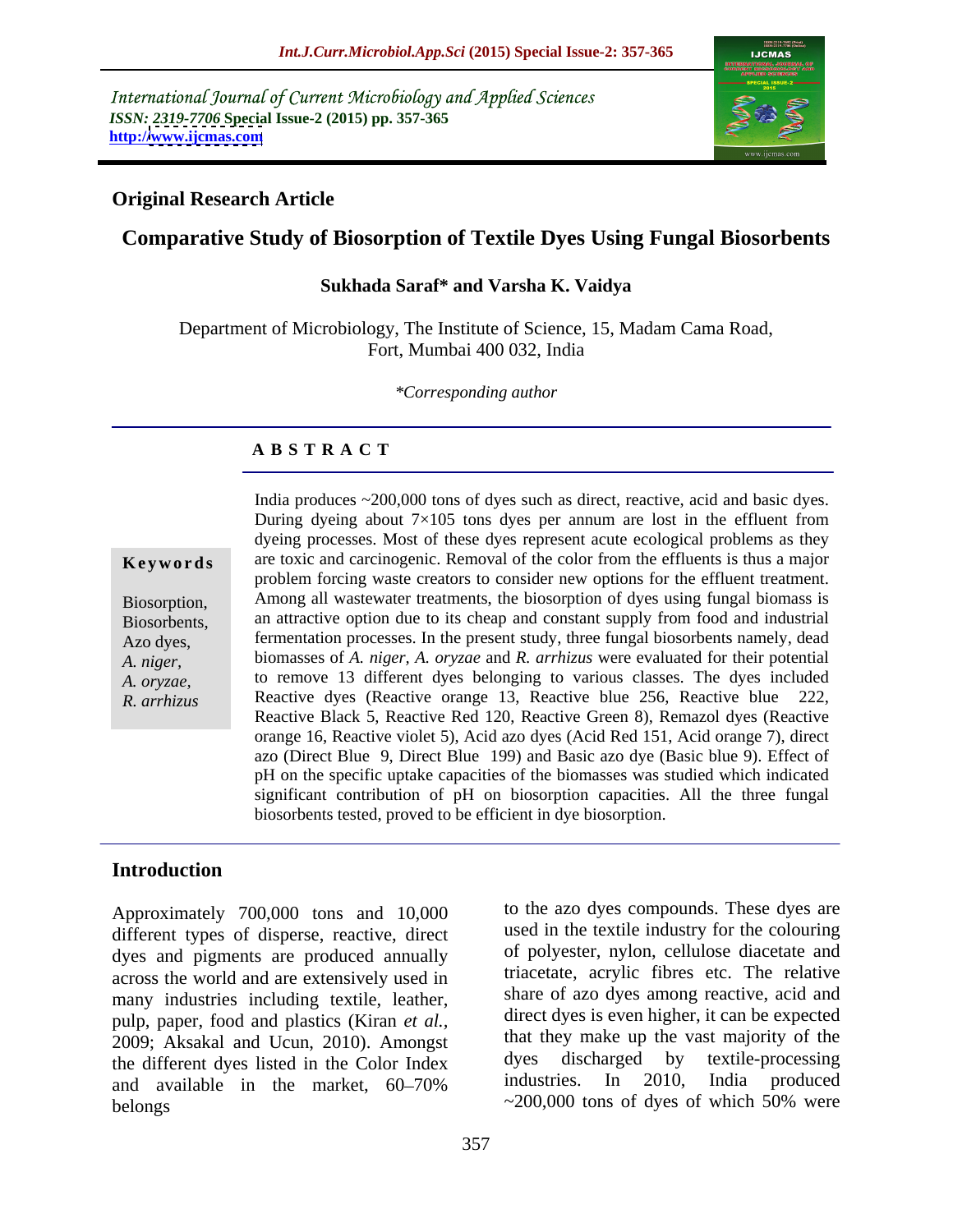reactive dyes which owing to their technical characteristics (Vijayaraghavan *et al.,* 2007). The dyes are designed to be chemically and excellent adsorption capacity for organic photolytically stable and are unfavorable pollutants. However, its prohibitive cost and from the ecological point of view. The inability to regenerate it limit its commercial effluents produced are relatively heavily colored, contain high concentrations of salt cost biosorbent materials with high and exhibit high BOD/COD values. Dyes, adsorption capacities have gained increasing even at very low concentrations, reduce wastewater transparency and oxygen include natural materials derived from waste solubility and are often toxic, carcinogenic materials from industry and agriculture, as or mutagenic for various organisms and recalcitrant (Mathur and Bhatnagar, 2007). microbial biomass like *Corynebacterium*  The release of the dyes therefore is both *glutamicum, Escherichia coli, Pseudomonas* aesthetically unacceptable and presents an *luteola*, and *Rhizopus arrhizus* ecotoxic hazard, introducing the potential danger of bioaccumulation eventually chain (Asamudo *et al.*, 2005). The influenced mainly by the cost of

Currently, textile effluents are treated by of fungal biomass to remove textile dyes physico-chemical methods which are of from industrial waste water is attractive for limited use due to the different constraints industry as it may decrease the overall such as costs; general applicability and effluent treatment cost. Food and industrial production of the solid wastes. Unfavorable conditions found in the textile dyeing and constant supply of fungal biomass or the effluents are known to inhibit the biomass can be cultured using inexpensive conventional biological wastewater treatment processes. Moreover, various azo fermentation techniques. Traditionally, the dyes have been shown to be anaerobically fungal biomass byproduct is incinerated for decolorized by cleavage of the azo bond, disposal or used as a fertilizer of a low resulting in the formation of potentially economic value for agricultural use. This carcinogenic aromatic amines that persist potential biosorbent can usually be obtained and potentially accumulate in the relatively free of charge in rather substantial environment (Aksu, 2007). Removal of the quantities, from the respective producers color from the effluents is thus a major since they already present disposal problems problem and implementation of tighter constraints on the discharges is forcing those of drying, if required and transport waste creators and managers to consider (Sağ, 2001; Wang and Chen, 2009). Thus, new options for the effluent treatment and the use of fungal biomass as an adsorbent

Among all the wastewater treatments, the be an effective and economical procedure for the removal of dyes from industrial

effluents. Activated carbon is one of the most widely used adsorbents because of its application (Russo *et al.,* 2010). Hence, low cost biosorbent materials attention (Chen and Chen, 2009).These well as biosorbents that are produced from *luteola,* and *Rhizopus arrhizus*  (Vijayraghavan, 2008).

affecting man by transport through the food The overall economics of the biosorption is disposal (Zille, 2005). for dye pollution control can generate adsorption process has been recognized to burden of disposal costs associated with the influenced mainly by the cost of procuring/growing the biomass. Application fermentation processes can provide a cheap growth media and unsophisticated to them. The only costs incurred should be revenue for industries presently wasting the biomass and at the same time ease the waste biomass produced.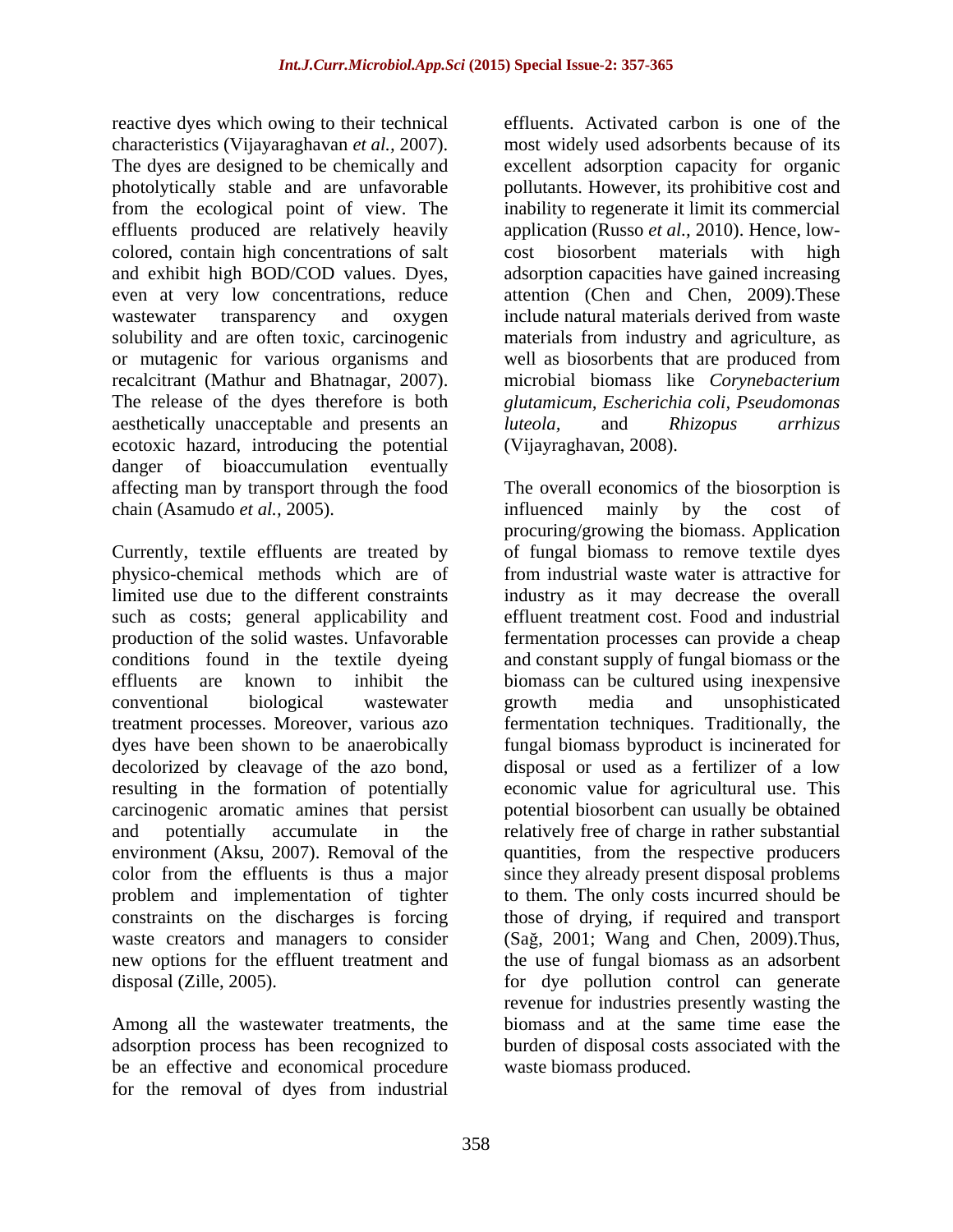Compared to the live biomass, the use of dead fungal biomass offers various advantages such as reusability of biomaterial, easy storage, more efficiency, biomasses were obtained by aseptically easy operation and hence cost effectiveness transferring mycelia from the PDA spread for the treatment of large volumes of wastewaters containing low dye Broth (PDB) containing 0.25% Tween 80 concentrations, short operation time, and no (to prevent sporulation) in 250 mL production of secondary compounds which Erlenmeyer flasks. The flasks were might be toxic (Donmez and Aksu, 2002; Amini *et al.*, 2009). The efficiency of the conditions with intermittent shaking. The biosorption process of reactive azo dyes, biomass harvested after seven days were under equilibrium conditions by some fungi washed thoroughly with generous amounts has been shown to be more efficient than of deionized distilled water and dried at activated carbon. Generally, biosorptive processes can reduce capital costs by 20%, keep the particle size of the biomasses operational costs by 36% and total treatment uniform, by grinding into powder and costs by 28% when compared with sieving through a 150-mesh sieve. The conventional systems (Loukidou *et al.,* biomasses were stored in a desiccator until 2003). A major advantage of biosorption is used for the biosorption experiments (Tunali that it can be used in situ, and with proper *et al.*, 2005). design may not need any industrial process operations and can be integrated with many systems in the most eco-friendly manner (Tewari *et al.,* 2005). Hence, the objective of this study was to compare the effect of varying pH on biosorptionof various azo Reactive Blue 222, Reactive Red 120, dyes belonging to reactive, direct, acid and Reactive Black 5), Remazol dyes (Reactive basic dyes by various fungi and compare Orange 16, Reactive Violet 5), Acid dyes them for their potential to be used as (Acid Orange 7, Acid Red 151), direct dyes

*Aspergillus niger van Tieghem* 595, *Aspergillus oryzae* NCIM 643 and *Rhizopus arrhizus* NCIM 997were obtained from National Collection of Industrial Microorganisms (NCIM), National Stock solutions, 1000mg/L of the above Chemical Laboratory, Pune, and were mentioned dyes were prepared in double routinely maintained at 4 <sup>o</sup>C on Potato distilled water and were diluted as required Dextrose Agar (PDA) (g/L: Potato infusion from 200 g potatoes, Dextrose 20, Yeast extract 0.1,pH 5.0). 0.1N NaOH. Batch biosorption experiments

### **Preparation of the biosorbent**

For experimental purposes, fungal plate cultures to 100 mL of Potato Dextrose Broth (PDB) containing 0.25% Tween 80 Erlenmeyer flasks. The flasks were incubated at 30  $\pm$  1°C under static  $80^{\circ}$ C in an oven for 24 h. Care was taken to *et al.,* 2005).

## **Preparation of the adsorbate**

biosorbents. (Direct Blue 199, Direct Blue 9), and basic **Materials and Methods**  Colourtex Dyes Pvt. Ltd., Mumbai and were **Microorganism and Growth Condition** chemicals and reagents used for experiments Reactive dyes (Reactive Orange 13, Reactive Green 8, Reactive Blue 256, dye (Basic Blue 9) were obtained from used without further purification. All were of analytical grade and supplied by HiMedia Laboratories.

### **Decolorization Assay**

according to the working concentration. The required pHwas adjusted by 0.1N HCl or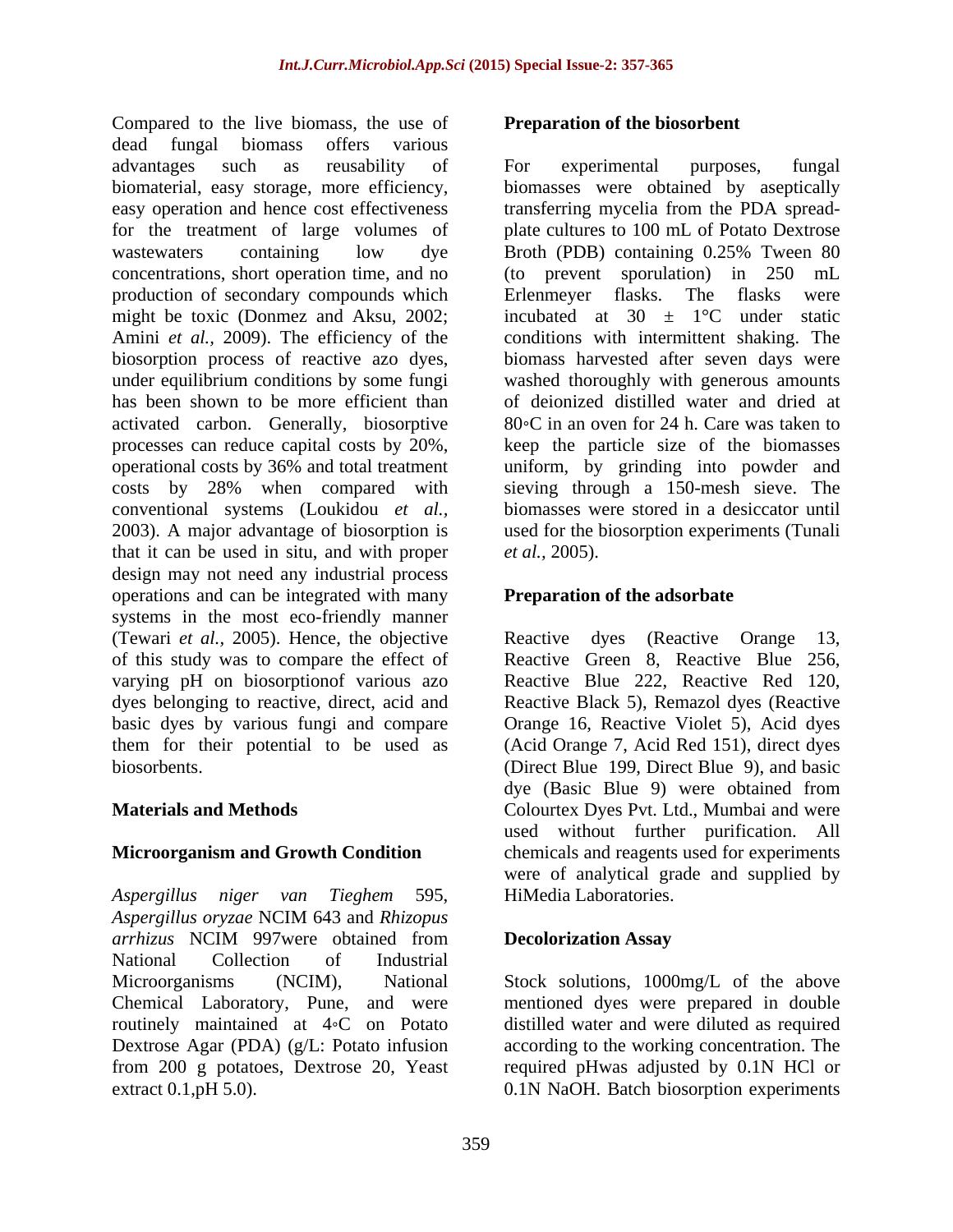were carried out using dried biomasses (50 643 (production of protease, amylase, mg) of all the three fungal biosorbents in glucoamylase, hemicellulose, lipase, koji),250-mL conical flasks to elucidate their Rhizopus arrhizus NCIM 997 (production of ability to sorb 50 mg/L of all the dyes lipase, lactic acid, fumaric acid, malic separately over a pH range of 2.0-10.0. The flasks were kept under agitation at 120 rpm study, their absorption maxima (λmax) and in a rotating orbital shaker for 120 min at uses in the textile industry are shown in 30oC.The residual dye concentration in the solution was determined after filtering the UV/VIS) at wavelengths corresponding to (solvent, normally water) containing

Where,q is the amount of dye adsorbed per Ce the concentration of dye in solution at equilibrium time(ppm); V the solution volume (L); m is the dosage of the

In the present investigation, three fungi were chosen based on their industrial use which in turn will determine their availability for 595(production of citric acid, cellulase,  $\beta$  – glucanase, glucoamylase, glucose oxidase, etc.), *Aspergillus oryzae* NCIM the adsorption of cations at higher pH due to

643(production of protease, amylase, *Rhizopus* arrhizus NCIM 997 (production of acid).Various types of dyes used in the table 1.

samples using Whatman No. 1 filter paper. The process of biosorption using non-living Dye concentration was measured using UV biomass is a rapid phenomenon and involves Vis Spectrophotometer (Shimadzu UV1800 a solid phase (biosorbent) and a liquid phase the maximum absorbance of the respective dissolved species to be sorbed (sorbate, dyes. A pre-determined calibration curve dye). Biomass exhibits this property, similar was used to convert the optical densities into to a chemical substance, of an ion exchanger concentrations. Blank without biosorbent of biological origin (Acheampong *et al.,* was run simultaneously as a control. The 2009). Studies on dye sorption have shown concentration of the dye on the fungal that pH plays a critical role in the biomasses at the corresponding equilibrium biosorption processes. Change in the pH of conditions was determined using a mass the solution affects availability of dye in balance equation expressed as specific solution, speciation and the surface charge uptake capacity (SUC): of the biosorbents, concentration of the  $q=V(C0 - Ce)$  biomass cell walls, the degree of ionization m dissociation of functional groups on the unit weight of the biosorbent (mg/g); and negative functional molecular groups, which C0theinitial concentration of the dye (ppm); serve as the binding sites predominantly in (solvent, normally water) containing counter ions on the functional groups of the and the adsorptive process through biosorbent surface active sites. The dye is taken up from water by ionization of exchange for counter ions present in the biomass (David and Volesky, 1998).

biosorbent (g). The effect of initial pH on various dye **Result and Discussion depending on the type of the dye as shown** commercial purposes. These included with the adsorbates. It is a common *Aspergillus* niger van Tieghem biosorption by the three fungi varied in Table 2. The adsorption of various anionic and cationic species on adsorbents has been explained, based on the competitive adsorption of H+ and dye ions observation that the surface adsorbs anions favorably at lower pH due to the presence of H + ions, whereas, the surface is active for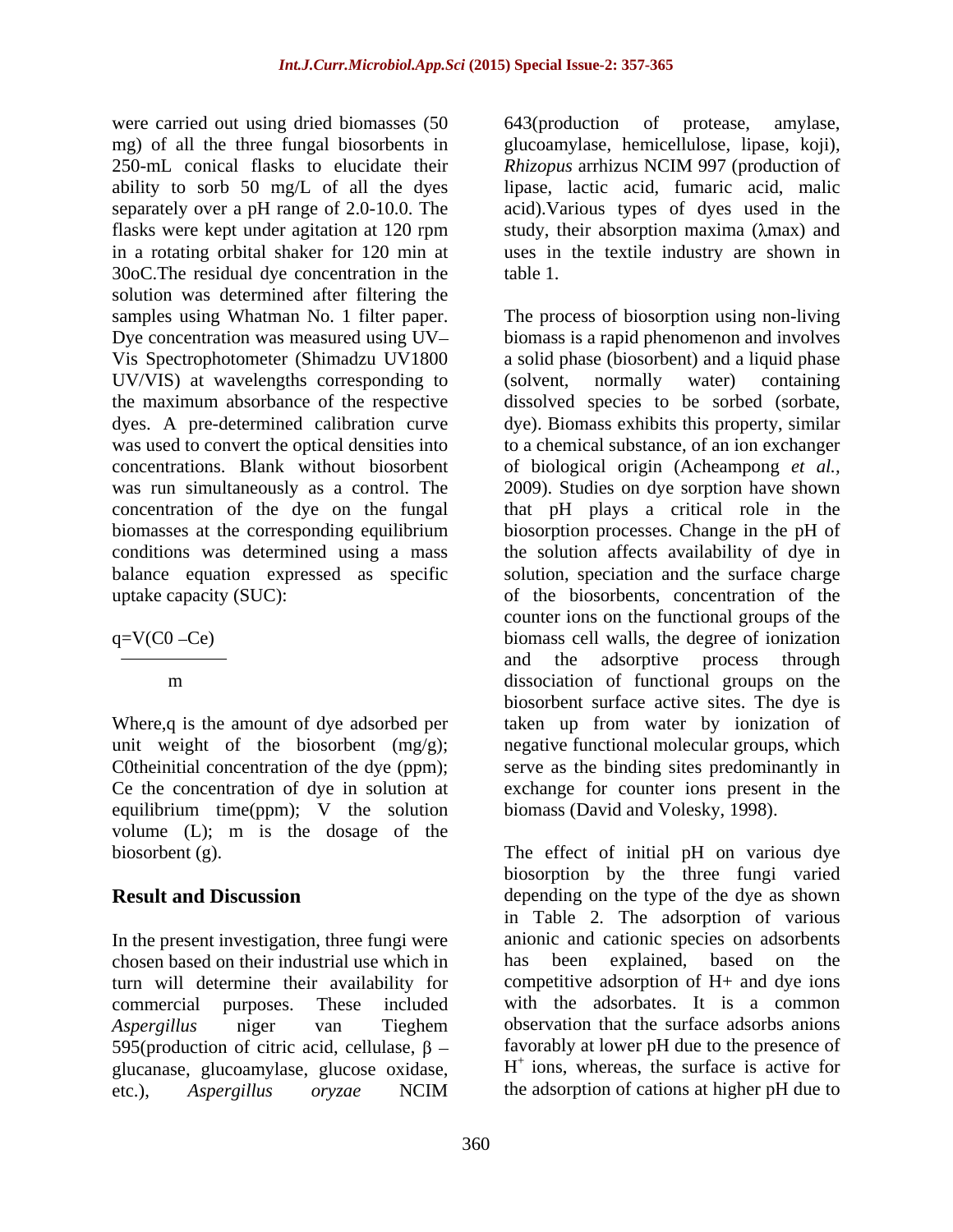the deposition of ions (Abdullah *et al.,* Government of India, but still being 2010). Similar results were obtained in the manufactured and used rampantly by the present study. Reactive dyes, Remazol dyes, direct dyes and Acid dyes, are anionic dyes the sorption of the other direct dye, Direct which have negative electrical structure of Blue 199 was equivalent to the reactive dyes the chromophore group. Upon dissolution, these ionic dyes release colored dye ions into the solution. As the pH of the solution Strong biosorbent behavior of anionic groups of the dye and the protonated amino group  $(-NH^{3+})$  of chitosan, causing increasing number of negative charges

sorption for all the anionic dyes was seen pH phosphormannans (phosphorylated biosorption of all the reactive dyes decreased gradually from pH 2.0 to 10.0 by

gradual decrease in sorption with an increase in pH. Direct Blue 9, which is banned by the textile units was sorbed the least.However, employed in the present study.

decreases, more protons are available to microorganisms towards dye ions is a protonate the amino groups of chitosan function of the chemical composition of the molecules on the fungal cell wall to form microbial cells. The cell wall is usually the positively charged NH3+ groups. This first cellular structure that is exposed to the increases electrostatic attraction between the soluble dye species in the extracellular an increase in dye adsorption. Under outside the plasma membrane of a cell alkaline conditions, the decrease of (Donmez and Aksu, 1999).Cell walls of biosorption capacity could be due to the fungi present a multi-laminate architecture distributed on the fungal biomass surface, of amino or non-amino polysaccharides. The which would result in electrostatic repulsion fungal cell walls can be considered as a two between the adsorbent and dye molecules. phase system consisting of chitin framework At higher pH values, as the number of OH-embedded on an amorphous polysaccharide ions increase, the competition for the matrix (Yan and Viraraghavan, 1999). The adsorption sites between the chromophores cell walls are rich in polysaccharides and and the ion increases, thereby decreasing the  $\qquad$  glycoprotein's such as glycans ( $\beta$ - 1-6 and sorption (Chen and Chen, 2009; Xiong,  $\beta$ -1-3 linked D-glucose residues), chitin ( $\beta$ -2009). 1-4 linked N-acetyl-D- glucosamine), In the present investigation, the maximum mannans  $(\beta-1-4 \text{ linked mannose})$  and 2.0. The dyes were sorbed in the following mannans). Various dye binding groups, viz. order basic dye >reactive dyes > acid dyes amine, imidazole, phosphate, sulphate, >remazol dyes > direct dyes. The sulfhydryl and hydroxyl are present in the Strong biosorbent behavior of environment. A microbial cell wall is a well defined polymeric matrix located just where up to 90% of their dry mass consists chitosan  $(\beta - 1-4)$  linked D-glucosamine), phosphormannans (phosphorylated polymers (Alluri *et al.,* 2007).

65- 80% for all the biosorbents. Similar The cell wall of *Aspergillus* sp., consists of results were seen Acid Red 151, while there neutral carbohydrate (73 to 83%) and was a sudden decrease in biosorption at pH hexosamine (9 to 13%), with smaller 3.0 for Reactive Orange 16. amounts of lipid (2 to 7%) and phosphorus Both the remazol dyes exhibited a drastic content is 3 to 3.4%, which corresponded to decrease in biosorption from pH 2.0 to 3.0 1 mol/mol of hexosamine. This suggests the for all the three biosorbents followed by a involvement of other components besides (less than 0.1% of wall weight). The acetyl chitin in the dye sequestering  $(Sag^{\dagger}, 2001)$ .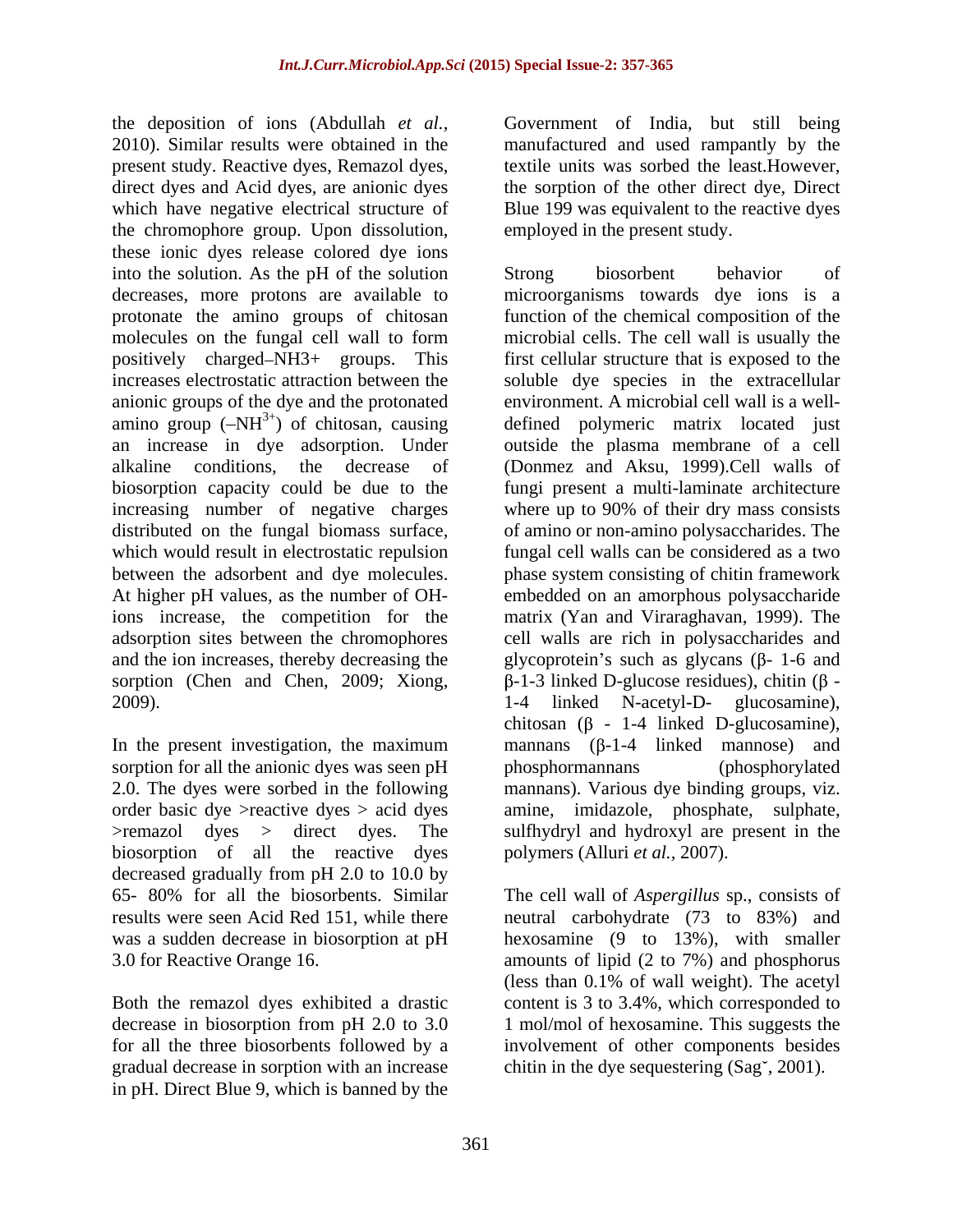| Name                 | Common name, Molecular weight           | Class               | Wavelength | <b>Application</b>   |  |  |  |  |
|----------------------|-----------------------------------------|---------------------|------------|----------------------|--|--|--|--|
|                      | (g/mol), Molecular formula              |                     | (i. max)   |                      |  |  |  |  |
| Reactive             | Reactive Orange H-2R, 762.04            | Monoazodye          | 489        | Used for cotton      |  |  |  |  |
| Orange 13            | C24H15ClN7Na3O10S3                      |                     |            | viscose fabric or    |  |  |  |  |
| Reactive             | Olive G-P, 1256.41                      | Monochloro          | 617        | the wool, nylon      |  |  |  |  |
| Green 8              | C40H23CIN11Na5O18S5                     | triazinemonoazo dye |            | and silk dyeing      |  |  |  |  |
| Reactive             | Reactive Blue MEB, 1306.86              | Diazo dye           | 574        | polyester/stick      |  |  |  |  |
| <b>Blue 256</b>      | C38H22Cl2N15Na5O17S5                    |                     |            | blended fabric       |  |  |  |  |
| Reactive             | Reactive Blue BF, 1357.49               | Diazo dye           | 609        | dyeing<br>and        |  |  |  |  |
| <b>Blue 222</b>      | C37H23CIN10Na6O22S7                     |                     |            | printing,            |  |  |  |  |
| Reactive             | Reactive Brilliant Red KE-4B, 1469.98,  | Polyaromaticdiazoor | 513        |                      |  |  |  |  |
| <b>Red 120</b>       | C44H24Cl2N14Na6O20S6                    | ganosulphur dye     |            |                      |  |  |  |  |
| Reactive             | Cibacron Navy DP-B, 991.82              | Diazovinylsulphone  | 597        |                      |  |  |  |  |
| Black 5              | C26H21N5Na4O19S6                        | dye                 |            |                      |  |  |  |  |
| Reactive             | Brilliant orange 3R, 617.54             | Mono<br>azo         | 594        | Dyeing               |  |  |  |  |
| orange 16            | C20H17N3Na2O11S3                        | vinylsulphone       |            | cellulosic fibers,   |  |  |  |  |
|                      |                                         | remazol dye         |            | such as cotton       |  |  |  |  |
| Reactive             | Brilliant violet 5R, 739.59             | Copper<br>complex   | 547        | and wool.            |  |  |  |  |
| violet 5             | C20H16N3Na3O15S4                        | monoazovinylsulph   |            |                      |  |  |  |  |
|                      |                                         | one dye             |            |                      |  |  |  |  |
| Acid orange          | Acid Orange 2, 350.32                   | Monoazo acid dye    | 485        | Applied<br>to        |  |  |  |  |
| 7                    | C25H15ClN7O10S3.3Na                     |                     |            | polyamide, silk,     |  |  |  |  |
| Acid<br>Red          | Weak Acid Red BL, 454.43                | Diazo acid dye      | 512        | wool and wool        |  |  |  |  |
| 151                  | C22H15N4NaO4S                           |                     |            | fabric               |  |  |  |  |
| Direct Blue          | blue K- CFN,<br>860.73<br><b>Sirius</b> | Diazo dye           | 602.5      | Used<br>$_{\rm for}$ |  |  |  |  |
| 9                    | C34H23N4Na3O13S3                        |                     |            | cellulose fibre.     |  |  |  |  |
|                      |                                         |                     |            | silk and leather     |  |  |  |  |
|                      | Direct Blue Direct Blue FBL, 921.57     | Phthalocyaninedirec | 610.5      | dyeing,<br>paper     |  |  |  |  |
| 199                  | C35H26N8Na4O17S4                        | t dye with a copper |            | color                |  |  |  |  |
|                      |                                         | ion                 |            |                      |  |  |  |  |
| <b>Blue</b><br>Basic | Direct Blue BN, 870.63                  | Diazo dye           | 602.5      | Applied<br>to        |  |  |  |  |
| 9                    | C34H23N4Na3O13S3                        |                     |            | cotton,<br>rayon,    |  |  |  |  |
|                      |                                         |                     |            | cellulosic fibre     |  |  |  |  |

**Table.1** List of dyes used in the study.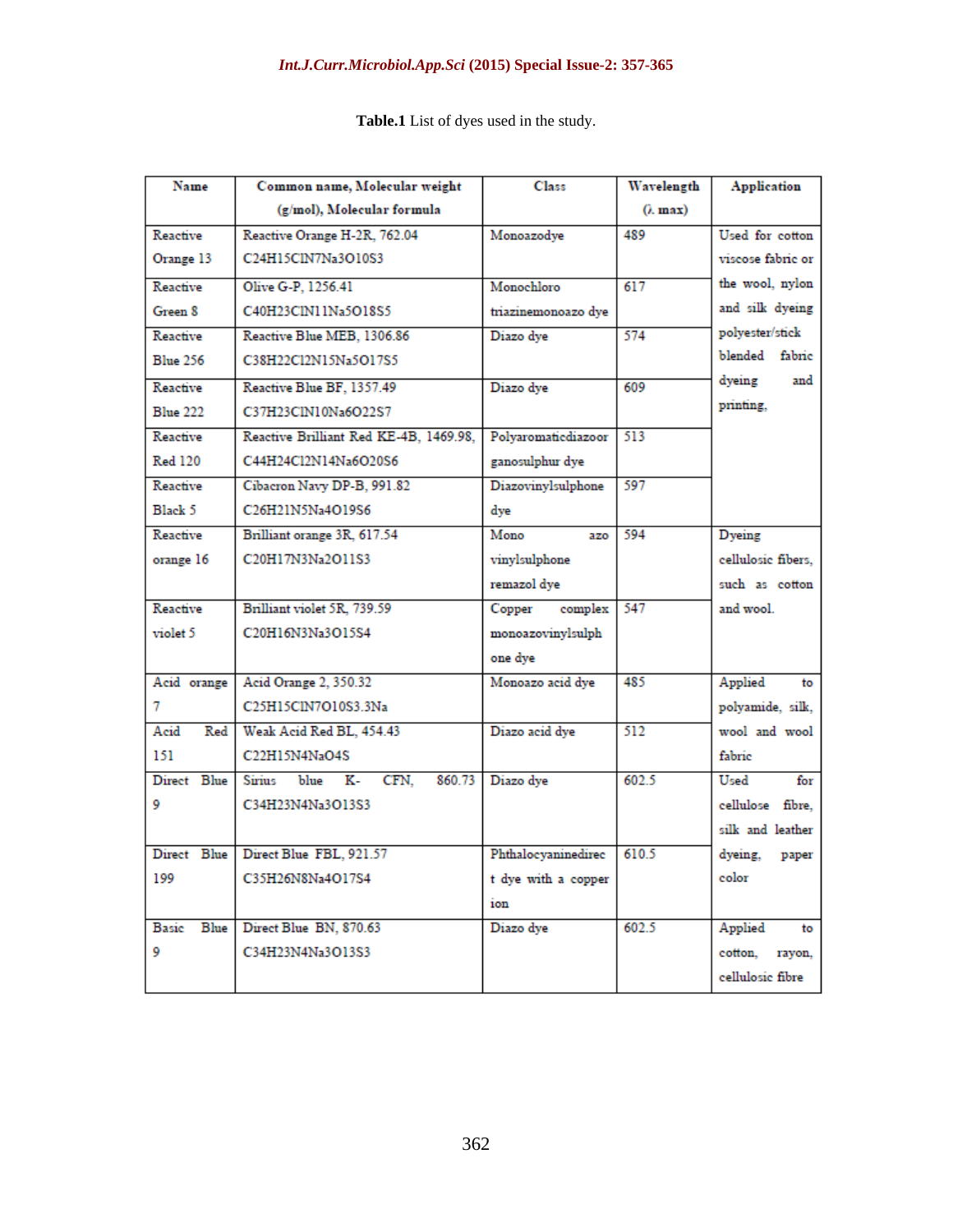| Table 2: Effect of initial pH on biosorption of different classes of anionic dyes by various fungi |                      |                  |           |           |           |           |                  |           |           |           |           |            |                  |                    |                |            |           |                                |           |           |            |                |           |           |                           |                                |                |
|----------------------------------------------------------------------------------------------------|----------------------|------------------|-----------|-----------|-----------|-----------|------------------|-----------|-----------|-----------|-----------|------------|------------------|--------------------|----------------|------------|-----------|--------------------------------|-----------|-----------|------------|----------------|-----------|-----------|---------------------------|--------------------------------|----------------|
| Dyes                                                                                               | pH                   |                  |           |           |           |           |                  |           |           |           |           |            |                  |                    |                |            |           |                                |           |           |            |                |           |           |                           |                                |                |
|                                                                                                    | 2.0                  |                  |           | 3.0       |           | 4.0       |                  | 5.0       |           | 6.0       |           |            |                  | 7.0                |                | 8.0        |           |                                | 9.0       |           |            | 10.0           |           |           |                           |                                |                |
|                                                                                                    | A                    | в                | с         | A         | в         | c         |                  | в         | с         | A         | в         | с          | А                | в                  | с              | А          | в         | с                              | A         | в         | с          | A              | в         | c         | A                         | в                              | c              |
|                                                                                                    | <b>Reactive dyes</b> |                  |           |           |           |           |                  |           |           |           |           |            |                  |                    |                |            |           |                                |           |           |            |                |           |           |                           |                                |                |
| Reactive<br>Orango 13                                                                              | 53.<br><b>OS</b>     | 57.<br>65        | 58.<br>44 | 45.<br>œ  | 47.<br>65 | 48.<br>44 | 34.<br>78        | 28.<br>88 | 44<br>4   | 30.<br>66 | 25.<br>64 | 38.<br>72  | 27.<br>54        | 20.<br>43          | 30.<br>86      | 25.<br>02  | 18.<br>78 | 27.<br>09                      | 24.<br>09 | 17.<br>76 | 26.<br>14  | 23.<br>79      | 15.<br>65 | 24.<br>42 | 17.<br>98                 | 10.<br>09                      | 19.<br>76      |
| Reactive<br>Green 8                                                                                | 52.<br>51            | 51.<br>6         | 53.<br>48 | 42.<br>51 | 41.<br>6  | 43.<br>48 | 35.<br>93        | 39.<br>53 | 40.<br>12 | 23        | 27.<br>02 | 35.<br>75  | 20.<br>53        | 23.<br>81          | 28.<br>02      | 17.<br>09  | 18.<br>32 | 25.<br>07                      | 15.<br>9  | 16.<br>98 | 24.<br>03  | 10.<br>09      | 11.<br>03 | 18.<br>05 | 9.0<br>3                  | 10                             | 15.<br>01      |
| Reactive Blue<br>256                                                                               | 52.<br>51            | 51.<br>6         | 53.<br>48 | 35.<br>93 | 39.<br>53 | 43.<br>12 | 23               | 27.<br>02 | 30.<br>75 | 20.<br>53 | 15.<br>52 | 28.<br>02  | 17.<br>87        | 13.<br>89          | 25.<br>69      | 15.<br>OS. | 12.<br>76 | 16.<br>32                      | 13.<br>23 | 10.<br>98 | 14.<br>43  | 12.<br>32      | 10.<br>09 | 13.<br>97 | 10.<br>69                 | 8.6<br>9                       | 11.<br>65      |
| Reactive Blue<br>222                                                                               | 49                   | 49.<br>$_{01}$   | 49.<br>73 | 38.<br>28 | 38.<br>28 | 45.<br>45 | 24.<br>87        | 24.<br>87 | 26.<br>9  | 11.<br>72 | 11.<br>72 | 12.<br>OS. | 11.<br>43        | 11.<br>23          | 11.<br>79      | 11         | 11.<br>21 | $\overline{\mathbf{11}}$<br>43 | 10.<br>02 | 10.<br>12 | 10.<br>89  | 9.7<br>9       | 9.8<br>7  | 10.<br>32 | 9.0                       | 8.4<br>9                       | 9.6<br>5       |
| Reactive Red<br>120                                                                                | 43.<br>87            | 44.<br>94        | 49.<br>02 | 33.<br>87 | 34.<br>94 | 39.<br>02 | 19.<br><b>OB</b> | 24.<br>56 | 26.<br>02 | 18.<br>76 | 20.<br>28 | 23.<br>54  | 15.<br>41        | 13.<br>37          | 18.<br>23      | 13.<br>02  | 12.<br>98 | 17.<br>76                      | 10.<br>79 | 10.<br>74 | 14.<br>02  | 10.<br>$_{01}$ | 10.<br>03 | 12.<br>79 | 8.5<br>9                  | 83<br>4                        | 11.<br>05      |
| Reactive<br><b>Black 5</b>                                                                         | 37.<br>05            | 39.<br>53        | 40.<br>36 | 23.<br>96 | 20.<br>92 | 22.<br>84 | 14.<br>82        | 13.<br>28 | 17.<br>6  | 13.<br>28 | 10.<br>94 | 16.<br>2   | 13.<br>02        | 10.<br>23          | 15.<br>67      | 12.<br>76  | 10.<br>01 | 15.<br>23                      | 11.<br>09 | 9.8<br>7  | 13.<br>79  | 10.<br>57      | 9.4<br>з  | 12.<br>89 | 9.4<br>5                  | 9.0<br>2                       | 11.<br>$_{21}$ |
|                                                                                                    | <b>Remazol</b> dves  |                  |           |           |           |           |                  |           |           |           |           |            |                  |                    |                |            |           |                                |           |           |            |                |           |           |                           |                                |                |
| Reactive<br>Orango 16                                                                              | 34.<br>95            | 36.<br>96        | 37.<br>53 | 17.<br>16 | 20.<br>67 | 24.<br>66 | 15.<br>17        | 12.<br>45 | 17.<br>65 | 13.<br>09 | 10.<br>89 | 15.<br>99  | 12.<br>06        | 10.<br>34          | 13.<br>97      | 11.<br>7   | 10.<br>21 | 12.<br>69                      | 11.<br>45 | 10        | 11.<br>99  | 11             | 8.6<br>7  | 11.<br>45 | 9.8<br>9                  | 8.3<br>$\overline{\mathbf{2}}$ | 10.<br>32      |
| Reactive<br>Violot 5                                                                               | 42.<br>94            | 46.<br><b>OB</b> | 46.<br>92 | 25.<br>R  | 28.<br>15 | 33.<br>59 | 24.<br>7         | 20.<br>09 | 28.<br>75 | 21.<br>91 | 18.<br>46 | 24.<br>06  | 19.<br>79        | 17.<br>67          | 22.<br>32      | 19.<br>34  | 16.<br>78 | 20.<br>07                      | 18.<br>54 | 15.<br>43 | 19.<br>97  | 16.<br>56      | 13.<br>34 | 17.<br>89 | 10.<br>67                 | 9.8<br>9                       | 15.<br>64      |
|                                                                                                    |                      |                  |           |           |           |           |                  |           |           |           |           |            |                  | <b>Acid dyes</b>   |                |            |           |                                |           |           |            |                |           |           |                           |                                |                |
| Acid Orange 7                                                                                      | 43.<br>97            | 44.<br>71        | 45.<br>93 | 22.<br>89 | 26.<br>47 | 29.<br>03 | 19.<br>58        | 23.<br>88 | 24.<br>01 | 11.<br>8  | 11.<br>43 | 16.<br>96  | 10.<br>98        | 10.<br>89          | 13.<br>98      | 9.9<br>7   | 9.7<br>6  | 11.<br>43                      | 9.8<br>9  | 9.7<br>з  | 10.<br>87  | 9.5<br>4       | 9.2<br>3  | 10.<br>04 | 8.6<br>7                  | 8.5<br>4                       | 9.0<br>-2      |
| Acid Red 151                                                                                       | 49.<br>58            | 52.<br>63        | 53.<br>99 | 45.<br>35 | 43.<br>85 | 47.<br>45 | 43.<br>23        | 43.<br>27 | 45.<br>35 | 41.<br>56 | 42.<br>87 | 43.<br>88  | 41.<br>23        | 41.<br>19          | 42.<br>09      | 40.<br>98  | 40.<br>87 | 41.<br>69                      | 39.<br>98 | 39.<br>78 | 40.<br>SS. | 39.<br>54      | 39.<br>32 | 40.<br>17 | 38.<br>17                 | 38.<br>09                      | 39.<br>78      |
|                                                                                                    |                      |                  |           |           |           |           |                  |           |           |           |           |            |                  | <b>Direct dyes</b> |                |            |           |                                |           |           |            |                |           |           |                           |                                |                |
| Direct Blue 9                                                                                      | 12.<br>13            | 12.<br>75        | 13.<br>46 | 11.<br>1  | 12.<br>12 | 12.<br>22 | 10.<br>57        | 10.<br>57 | 11.<br>56 | 10.<br>51 | 10.<br>38 | 11.<br>03  | 10.<br>32        | 10.<br>12          | 10.<br>89      | 10.<br>15  | 10.<br>09 | 10.<br>56                      | 10.<br>06 | 9.7<br>9  | 10.<br>14  | 9.9<br>2       | 9.6<br>5  | 10.<br>02 | 9.7<br>8                  | 9.4<br>5                       | 9.8<br>9       |
| Direct Blue<br>199                                                                                 | 50.<br>23            | 50.<br>58        | 51.<br>58 | 40.<br>88 | 42.<br>27 | 42.<br>66 | 23.<br>61        | 25.<br>55 | 27.<br>47 | 23.<br>18 | 23.<br>22 | 26.<br>68  | 20.<br>09        | 20.<br>13          | 21.<br>05      | 15.<br>09  | 15.<br>œ  | 17.<br>89                      | 14.<br>98 | 14.<br>76 | 15.<br>78  | 13.<br>09      | 13.<br>11 | 14.<br>76 | 12.<br>87                 | 12.<br>78                      | 13.<br>09      |
|                                                                                                    |                      |                  |           |           |           |           |                  |           |           |           |           |            | <b>Basic</b> dve |                    |                |            |           |                                |           |           |            |                |           |           |                           |                                |                |
| <b>Basic Blue 9</b>                                                                                | 26.<br>35            | 27               | 26.<br>9  | 33.<br>36 | 35.<br>37 | 35.<br>36 | 39.<br>8         | 39.<br>65 | 39.<br>56 | 45.<br>9  | 46.<br>98 | 47.<br>12  | 50.<br>12        | 49.<br>89          | 51.<br>$_{01}$ | 54.<br>98  | 53.<br>75 | 54.<br>09                      | 57.<br>76 | 56.<br>98 | 57.<br>99  | 59.<br>09      | 58.<br>34 | 59.<br>21 | 60.<br>$\mathbf{\hat{a}}$ | 59.<br>67                      | 61.<br>43      |

Key: A: A. niger, B:A. oryzae, C: R. arrhizus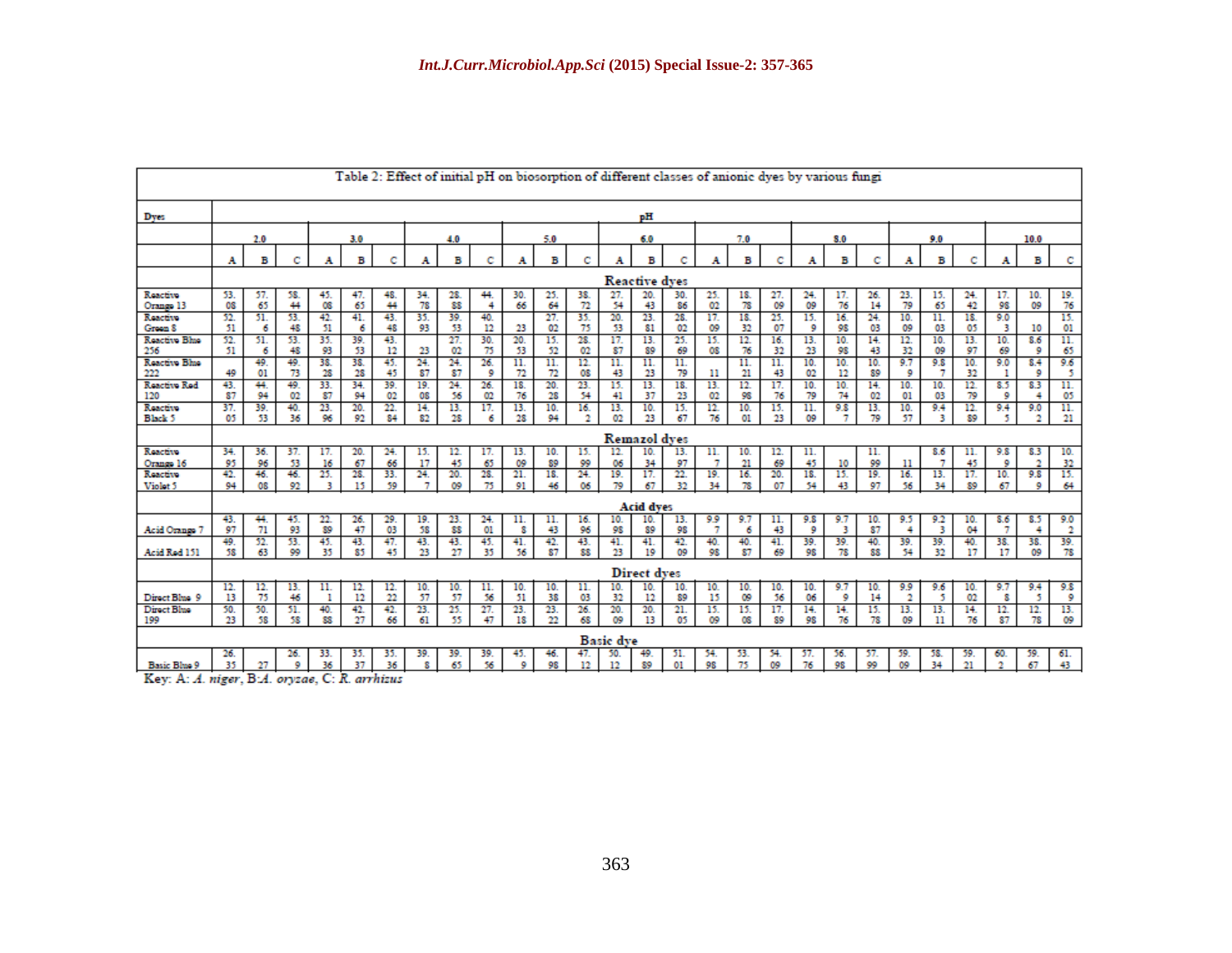

In *Rhizopus* sp. the native chitin exhibits where the maximum sorption for all the some degree of de-acetylation of poly-N- anionic dyes was at pH 2.0, while the acetyl glucosamine to chitosan (Araki and maximum sorption of cationic dye was at Ito, 1974). The hydroxyl, at position 2 in the pH 10.0. This is a step towards fulfilling the D-glucose residue is replaced in chitosan by need for developing ecofriendly biosorbents the amino group. In chitin, it is replaced by which offers several advantages for the acetamido (-NHCOCH3) group. The hexosamines- chitin and chitosan constituting approximately 24–40% of the **References** cell dry weight of *Rhizopus* serve as a matrix of -COOH and -NH2 groups, which in turn take part in binding of various metals and dyes (Tsezos, 1989). Thus, the superior performance of *R. arrhizus* amongst the three biosorbents tested can be attributed to equilibrium studies. Pertanika J. Sci. higher content of chitin and chitosan in its Technol., 18(1): 83–93. cell wall, making available more functional Acheampong, M.A., Meulepasa, R.J.W., groups contributing to dye biosorption (Figure 1). Thus, all the three fungal biosorbents showed potential to be wastewater. J. Chem. Technol. developed into biosorbents of commercial *Biotechnol.*, 85: 590–613. value after further optimization of other Aksakal, O., Ucun, H. 2010. Equilibrium, process parameters. kinetic and thermodynamic studies of In Rhizones sp. the native chimin exhibits where the maximum sorption for all the maximum sorption of particular ance, and the maximum sorption of particular expansion (Antiox and maximum sorption of caloric cly was a the

In countries, with the rush for rapid industrial development coupled with lack of awareness about dye toxicity there is an Aksu, Z., Eyda, S., Gatay, A., Onen, F. urgent need for developing an economical and eco-friendly technology which satisfies these demands when other conventional methods fail. The results of the present study showed that all the three fungi tested proved 371. to be efficient in sorbing all the types of Alluri, H.K., Ronda, S.R., Settalluri, V.S., dyes used in this study. The process of Bondili, J.S., Suryanarayana, V.,

which offers several advantages for industrial applications.

### **References**

- Abdullah, L.C., Muhammad, Saidatul, S.J., Choong, T.S.Y. 2010. Modelling of single and binary adsorptions of heavy metals onto activated carbon equilibrium studies. *Pertanika J. Sci. Technol.,* 18(1): 83–93.
- Lensa, P.N.L. 2010. Removal of heavy metals and cyanide from gold mine wastewater. *J. Chem. Technol. Biotechnol.,* 85: 590–613.
- the biosorption of textile dye (Reactive Red 195) onto *Pinus sylvestris* L. *J. Hazard. Mater.,* 181(1-3): 666–672.
- 2007. Continuous fixed bed biosorption of reactive dyes by dried *Rhizopus arrhizus*: Determination of column capacity. *J. Hazard. Mater.,* 143: 362 371.
- Venkateshwar, P. 2007. Biosorption: